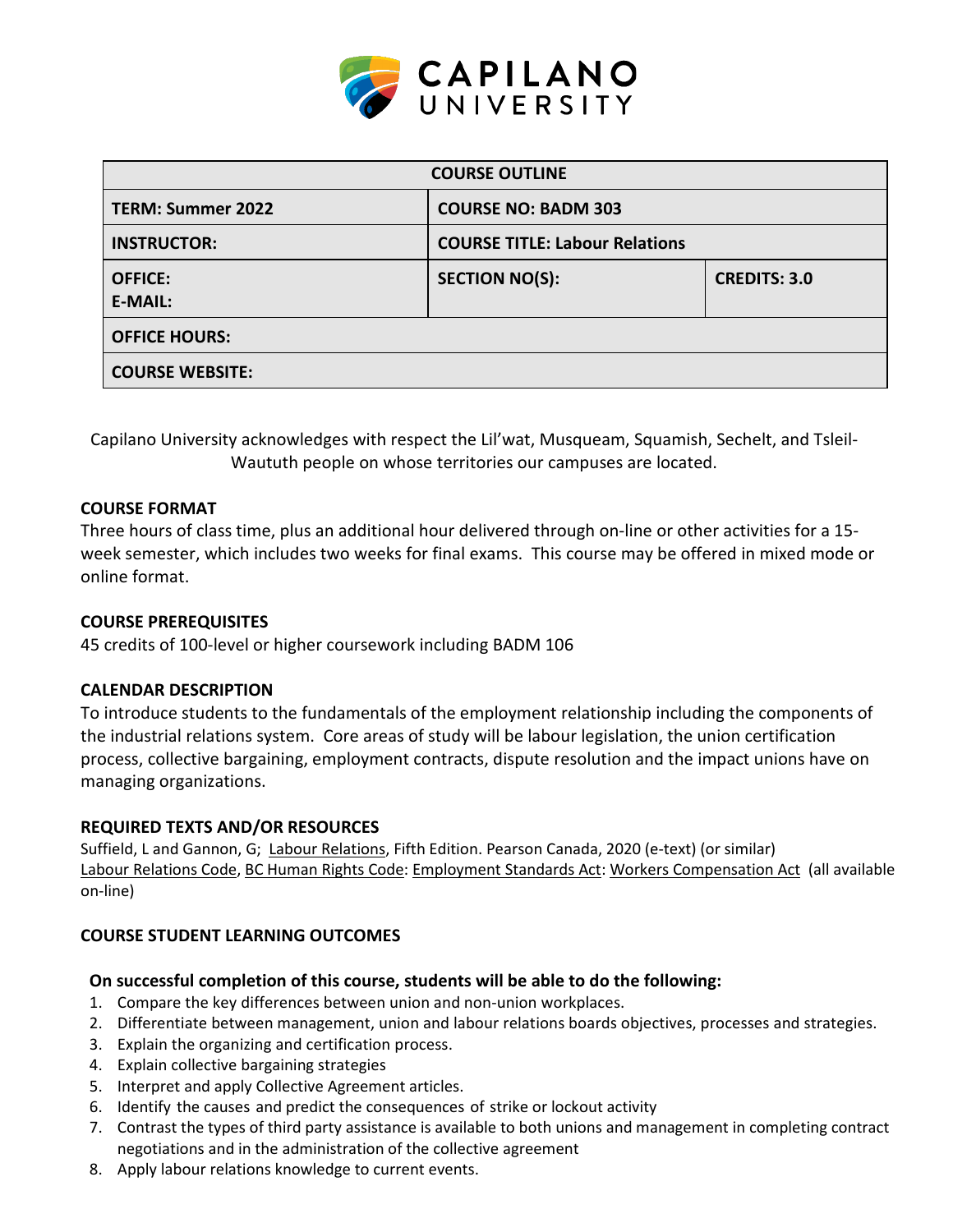### **COURSE CONTENT**

- The environment affecting Labour Relations (2 weeks)
- Employers objectives, processes and strategies (1 week)
- Unions objectives, processes and strategies (2 weeks)
- The role of Labour Ministries, Labour Relations boards and other employment law tribunals (2 weeks)
- The Union Certification Process (1 week)
- Structure and Interpretation of Collective Agreement (2 weeks)
- Collective Bargaining Processes (2 weeks)
- Strikes, lockouts and Contract Dispute Resolution (1 week)

*NOTE: Weeks 14-15 of the term are the Final Exam Period*

### **EVALUATION PROFILE**

| Assessment                      | Percentage |  |
|---------------------------------|------------|--|
| Midterm Exam(s)                 | 20-30%     |  |
| Assignment(s) and/or Quiz(zes)* | 25-45%     |  |
| Small group assignments*        | 20-45%     |  |
| Total                           | 100%       |  |

• NOTE: No one assessment or assignment will be worth more than 35% of the final grade

### **GRADING PROFILE**

|                   | A+ = 90-100 | $B + 77 - 79$ | $C + 57-69$   | $D = 50-59$ |
|-------------------|-------------|---------------|---------------|-------------|
| $^{\mathsf{L}}$ A | = 85-89     | $  B = 73-76$ | $ C = 63-66$  | IF = 0-49   |
|                   | $A - 80-84$ | $B = 70-72$   | $ C - 50.62 $ |             |

### **Incomplete Grades**

Grades of Incomplete "I" are assigned only in exceptional circumstances when a student requests extra time to complete their coursework. Such agreements are made only at the request of the student, who is responsible to determine from the instructor the outstanding requirements of the course

### **Late Assignments**

Assignments are due on the date listed in the instructor's lecture schedule or posted to eLearn. If you anticipate handing in an assignment late, please advise your instructor beforehand.

### **Missed Exams/Quizzes/Labs etc.**

Make-up exams, quizzes and/or tests are given at the discretion of the instructor. They are generally given only in medical emergencies or severe personal crises. Some missed labs or other activities may not be able to be accommodated. Please consult with your instructor.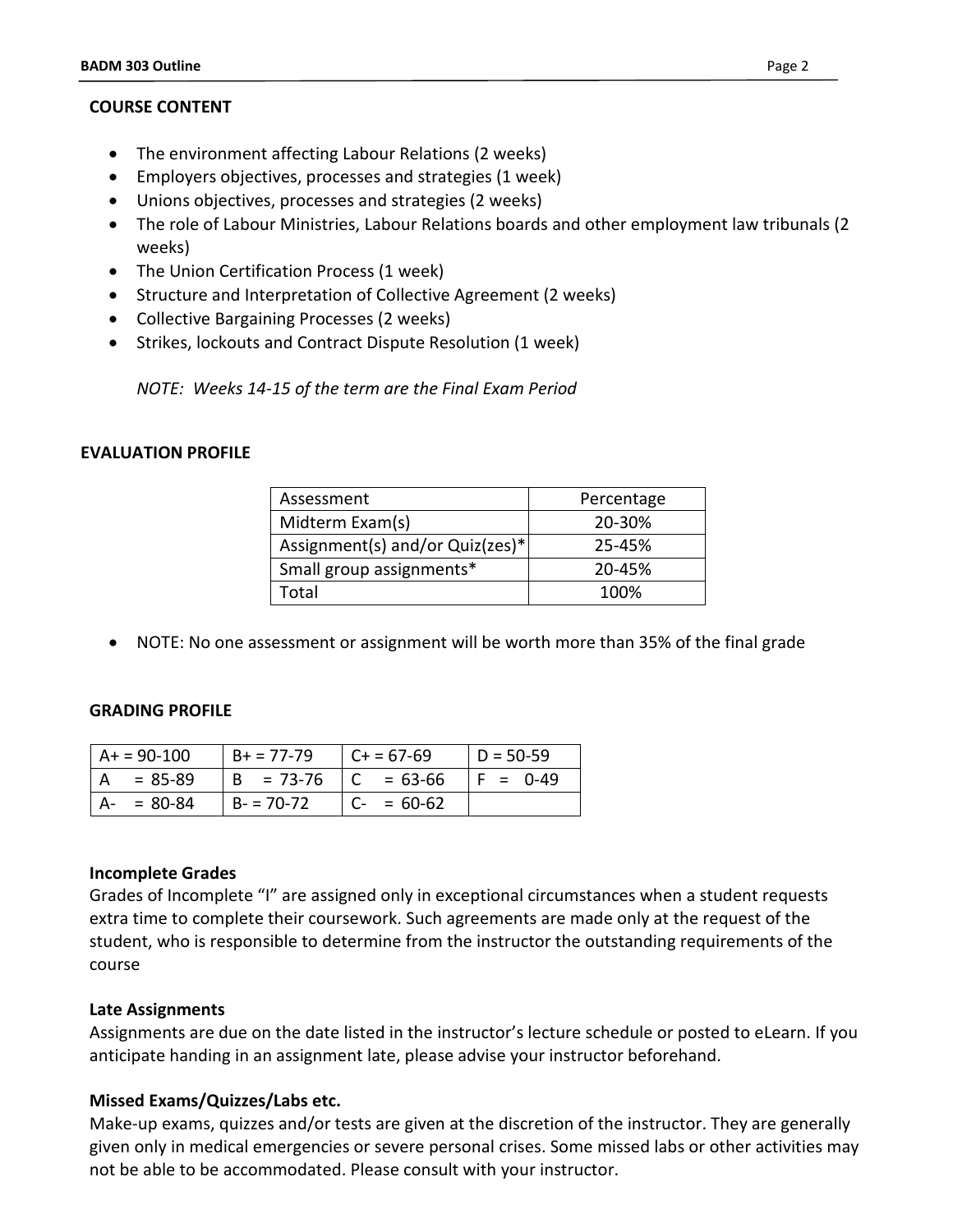## **Attendance**

Students are expected to attend all classes and associated activities.

## **English Usage**

Students are expected to proofread all written work for any grammatical, spelling and stylistic errors. Instructors may deduct marks for incorrect grammar and spelling in written assignments.

## **Electronic Devices**

Students may use electronic devices during class for note-taking only, as specified by the instructor.

## **On-line Communication**

Outside of the classroom, instructors will (if necessary) communicate with students using either their official Capilano University email or eLearn; please check both regularly. Official communication between Capilano University and students is delivered to students' Capilano University email addresses only.

# **UNIVERSITY OPERATIONAL DETAILS**

# **Tools for Success**

Many services are available to support student success for Capilano University students. A central navigation point for all services can be found at:<http://www.capilanou.ca/services/>

# **Capilano University Security: download the [CapU Mobile Safety App](https://www.capilanou.ca/services/safety-security/CapU-Mobile-Safety-App/)**

### **Policy Statement (S2009-06)**

Capilano University has policies on Academic Appeals (including appeal of final grade), Student Conduct, Academic Integrity, Academic Probation and other educational issues. These and other policies are available on the University website.

# **Academic Integrity (S2017-05)**

Any instance of academic dishonesty or breach of the standards of academic integrity is serious and students will be held accountable for their actions, whether acting alone or in a group. See policy and procedures. Academic Integrity S2017-05 for more information: <https://www.capilanou.ca/about-capu/governance/policies/>

Violations of academic integrity, including dishonesty in assignments, examinations, or other academic performances, are prohibited and will be handled in accordance with the Student Academic Integrity Procedures.

**Academic dishonesty** is any act that breaches one or more of the principles of academic integrity. Acts of academic dishonesty may include but are not limited to the following types:

**Cheating**: Using or providing unauthorized aids, assistance or materials while preparing or completing assessments, or when completing practical work (in clinical, practicum, or lab settings), including but not limited to the following:

• Copying or attempting to copy the work of another during an assessment;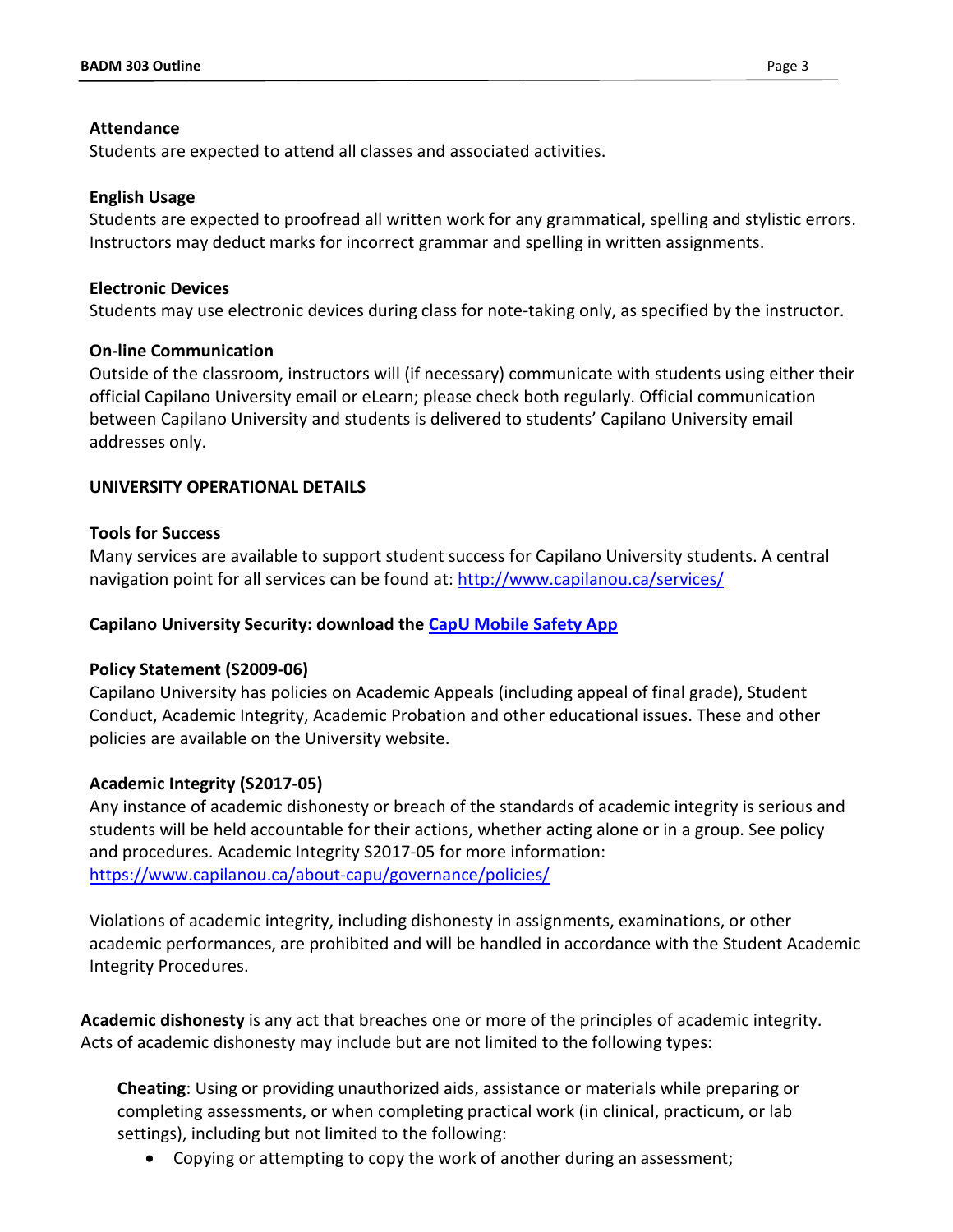- Communicating work to another student during an examination;
- Using unauthorized aids, notes, or electronic devices or means during an examination;
- Unauthorized possession of an assessment or answer key; and/or,
- Submitting of a substantially similar assessment by two or more students, except in the case where such submission is specifically authorized by the instructor.

**Fraud**: Creation or use of falsified documents.

**Misuse or misrepresentation of sources**: Presenting source material in such a way as to distort its original purpose or implication(s); misattributing words, ideas, etc. to someone other than the original source; misrepresenting or manipulating research findings or data; and/or suppressing aspects of findings or data in order to present conclusions in a light other than the research, taken as a whole, would support.

**Plagiarism**: Presenting or submitting, as one's own work, the research, words, ideas, artistic imagery, arguments, calculations, illustrations, or diagrams of another person or persons without explicit or accurate citation or credit.

**Self-Plagiarism**: Submitting one's own work for credit in more than one course without the permission of the instructors, or re-submitting work, in whole or in part, for which credit has already been granted without permission of the instructors.

**Prohibited Conduct**: The following are examples of other conduct specifically prohibited:

- Taking unauthorized possession of the work of another student (for example, intercepting and removing such work from a photocopier or printer, or collecting the graded work of another student from a stack of papers);
- Falsifying one's own and/or other students' attendance in a course;
- Impersonating or allowing the impersonation of an individual;
- Modifying a graded assessment then submitting it for re-grading; or,
- Assisting or attempting to assist another person to commit any breach of academic integrity.

# **Sexual Violence and Misconduct**

All Members of the University Community have the right to work, teach and study in an environment that is free from all forms of sexual violence and misconduct. Policy B401 defines sexual assault as follows:

Sexual assault is any form of sexual contact that occurs without ongoing and freely given consent, including the threat of sexual contact without consent. Sexual assault can be committed by a stranger, someone known to the survivor or an intimate partner.

Safety and security at the University are a priority and any form of sexual violence and misconduct will not be tolerated or condoned. The University expects all Students and Members of the University Community to abide by all laws and University policies, including B.401 Sexual Violence and Misconduct Policy and B.401.1 Sexual Violence and Misconduct Procedure (found on Policy page [https://www.capilanou.ca/about-capu/governance/policies/\)](https://www.capilanou.ca/about-capu/governance/policies/)